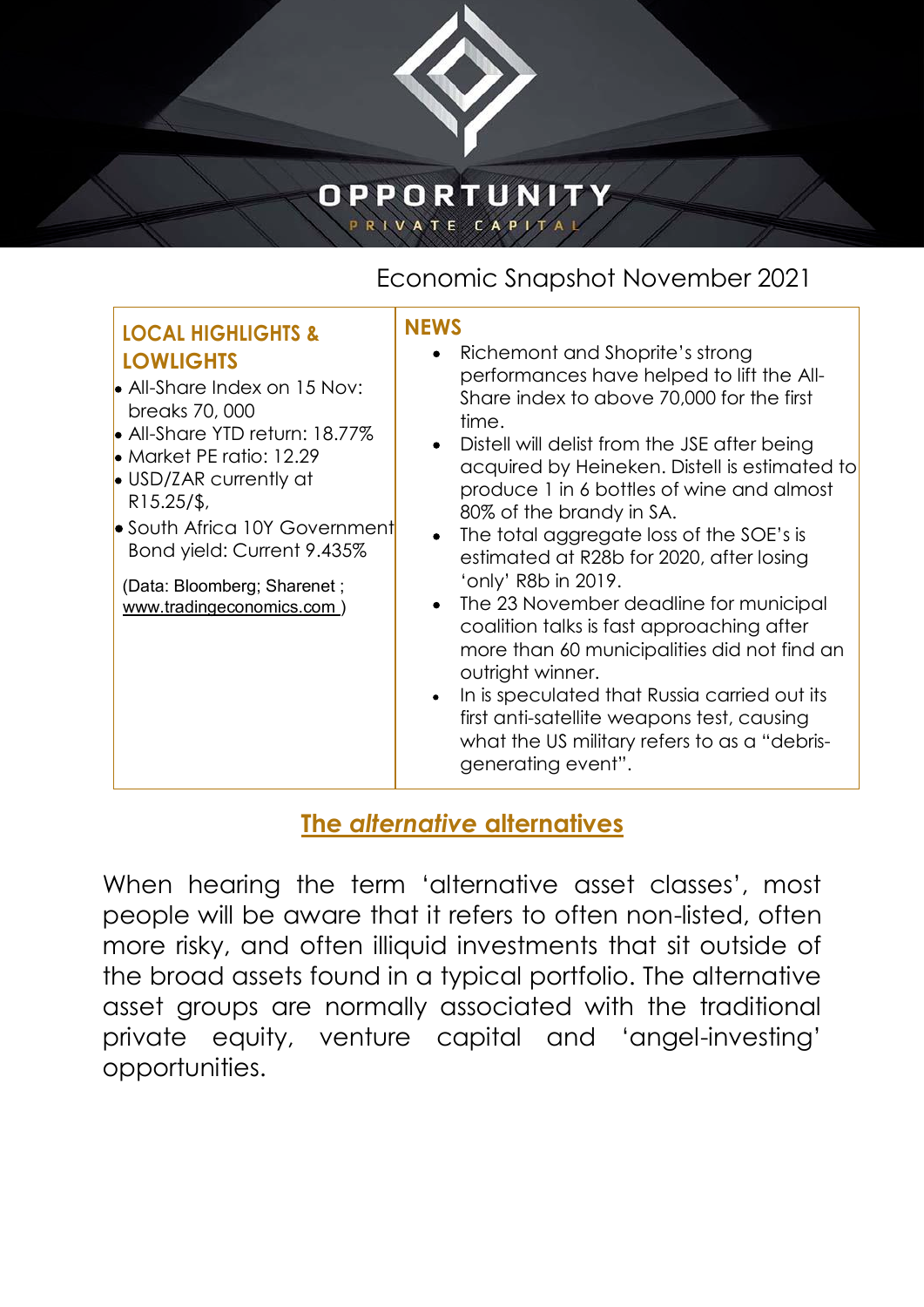But these days you can monetise basically anything, and the trend has picked up speed over the last few years; investors now have access to a plethora of *very* alternative assets, each with a measurable index. These 'assets' range from PlayStation games and collectable handbags through to sculptures, art, and vintage cars.

And this new market has been very busy during the past calendar year: There were a total of 118 IPOs in the second quarter of 2021 alone, happening across 28 different asset classes. Of these IPOs, collectable assets accounted for more than \$10m to contribute to a total of over \$19m worth of assets IPO'd (Collectable's unfortunately underperformed the greater market due to a focus on sports cards and memorabilia.) And as in any other industry, the players come and go, with a house called Mythic Market shutting their doors and newcomers Rares and Vint reported to have launched.

Those in the know expect the good performance from secondary asset classes like comics and game cartridges to continue, while the market has shown renewed interest in less volatile assets like cultural items, toys, and books. Art & culture items have also shown strong returns while investors lost interest in weaker asset classes, like sports cards, sports memorabilia, and game trading cards. It will be interesting to see how big this industry becomes!